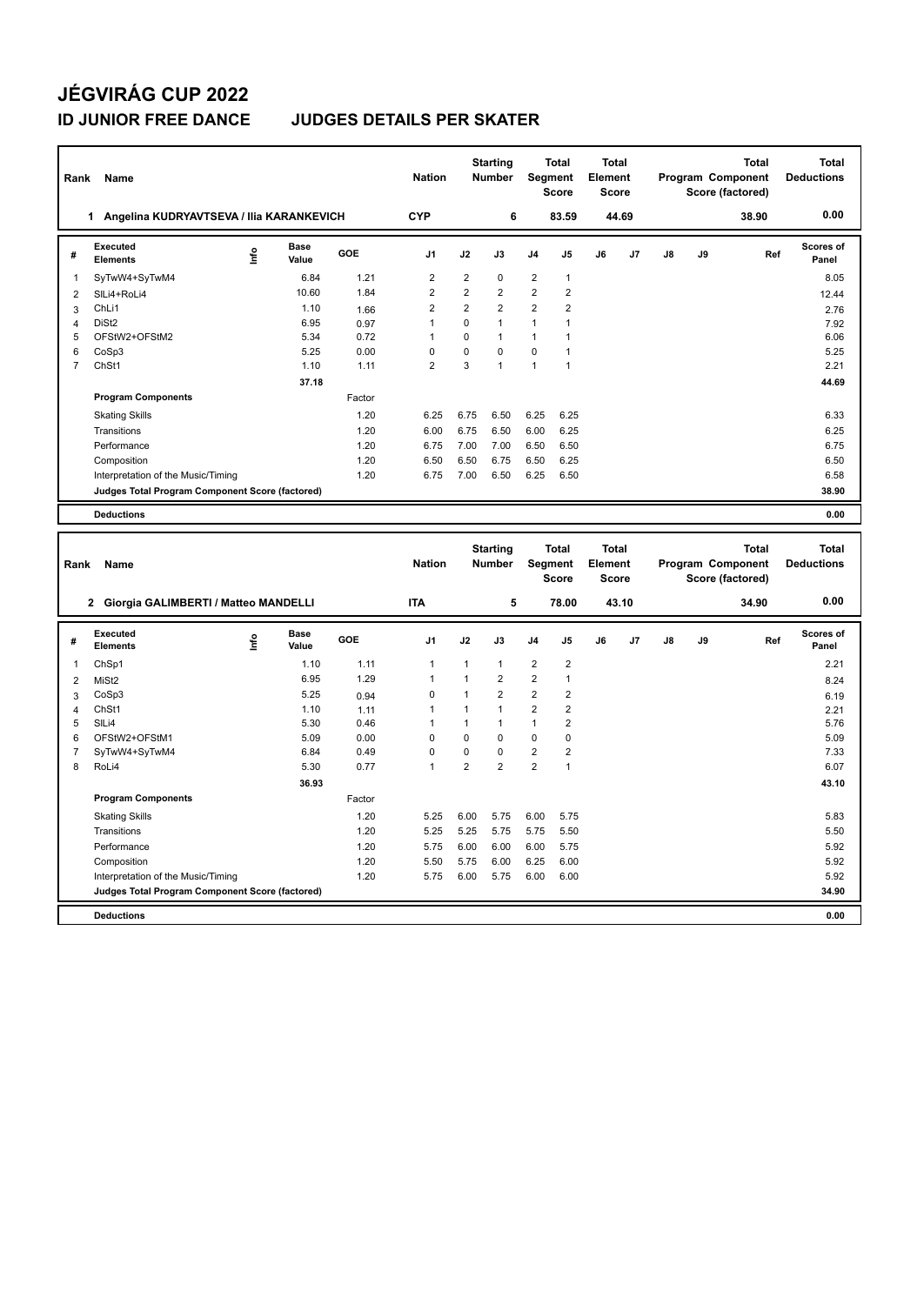## **JÉGVIRÁG CUP 2022**

#### **ID JUNIOR FREE DANCE JUDGES DETAILS PER SKATER**

| Rank           | Name                                                                 |      |                       |         | <b>Nation</b>  |                | <b>Starting</b><br><b>Number</b> |                | <b>Total</b><br>Segment<br><b>Score</b> | <b>Total</b><br>Element<br><b>Score</b> |       |    |    | Program Component<br>Score (factored) | <b>Total</b> | <b>Total</b><br><b>Deductions</b> |
|----------------|----------------------------------------------------------------------|------|-----------------------|---------|----------------|----------------|----------------------------------|----------------|-----------------------------------------|-----------------------------------------|-------|----|----|---------------------------------------|--------------|-----------------------------------|
|                | 3 Réka LEVELES / Balázs LEVELES                                      |      |                       |         | <b>HUN</b>     |                | 4                                |                | 65.55                                   |                                         | 37.55 |    |    | 29.00                                 |              | $-1.00$                           |
| #              | Executed<br><b>Elements</b>                                          | ١nf٥ | <b>Base</b><br>Value  | GOE     | J <sub>1</sub> | J2             | J3                               | J4             | J5                                      | J6                                      | J7    | J8 | J9 |                                       | Ref          | Scores of<br>Panel                |
| 1              | SyTwW2+SyTwM4                                                        |      | 6.09                  | $-0.73$ | $-1$           | $-2$           | $-2$                             | $\mathbf 0$    | $\mathbf{1}$                            |                                         |       |    |    |                                       |              | 5.36                              |
| $\overline{2}$ | OFStW1+OFStM1                                                        |      | 4.84                  | $-0.24$ | $-1$           | $-1$           | $\mathbf{1}$                     | 0              | $\pmb{0}$                               |                                         |       |    |    |                                       |              | 4.60                              |
| 3              | CoSp4                                                                |      | 6.00                  | 0.56    | $\mathbf{1}$   | $\mathbf{1}$   | 0                                | 1              | $\mathbf{1}$                            |                                         |       |    |    |                                       |              | 6.56                              |
| $\overline{4}$ | CiSt1                                                                |      | 6.45                  | 0.65    | $\mathbf 0$    | $\mathbf 0$    | $\mathbf{1}$                     | 1              | 1                                       |                                         |       |    |    |                                       |              | 7.10                              |
| 5              | SILi3                                                                |      | 4.55                  | $-0.15$ | $-1$           | $-1$           | $\mathbf{1}$                     | 0              | $\mathbf 0$                             |                                         |       |    |    |                                       |              | 4.40                              |
| 6              | RoLi4                                                                |      | 5.30                  | 0.92    | $\overline{2}$ | $\overline{2}$ | 2                                | $\overline{2}$ | $\overline{2}$                          |                                         |       |    |    |                                       |              | 6.22                              |
| $\overline{7}$ | ChSp1                                                                |      | 1.10                  | 0.28    | $\mathbf 0$    | $\mathbf 0$    | $\mathbf{1}$                     | 0              | $\mathbf{1}$                            |                                         |       |    |    |                                       |              | 1.38                              |
| 8              | ChL <sub>i1</sub>                                                    |      | 1.10                  | 0.83    | $\Omega$       | $\mathbf{1}$   | $\mathbf{1}$                     | 1              | $\mathbf{1}$                            |                                         |       |    |    |                                       |              | 1.93                              |
|                |                                                                      |      | 35.43                 |         |                |                |                                  |                |                                         |                                         |       |    |    |                                       |              | 37.55                             |
|                | <b>Program Components</b>                                            |      |                       | Factor  |                |                |                                  |                |                                         |                                         |       |    |    |                                       |              |                                   |
|                | <b>Skating Skills</b>                                                |      |                       | 1.20    | 4.75           | 4.75           | 4.75                             | 5.00           | 5.25                                    |                                         |       |    |    |                                       |              | 4.83                              |
|                | Transitions                                                          |      |                       | 1.20    | 4.25           | 3.75           | 5.00                             | 4.75           | 5.00                                    |                                         |       |    |    |                                       |              | 4.67                              |
|                | Performance                                                          |      |                       | 1.20    | 4.00           | 4.25           | 5.00                             | 5.00           | 5.25                                    |                                         |       |    |    |                                       |              | 4.75                              |
|                | Composition                                                          |      |                       | 1.20    | 4.50           | 4.75           | 5.50                             | 5.25           | 5.25                                    |                                         |       |    |    |                                       |              | 5.08                              |
|                | Interpretation of the Music/Timing                                   |      |                       | 1.20    | 4.25           | 4.25           | 5.25                             | 5.00           | 5.25                                    |                                         |       |    |    |                                       |              | 4.83                              |
|                | Judges Total Program Component Score (factored)                      |      |                       |         |                |                |                                  |                |                                         |                                         |       |    |    |                                       |              | 29.00                             |
|                |                                                                      |      |                       |         |                |                |                                  |                |                                         |                                         |       |    |    |                                       |              |                                   |
|                | <b>Deductions</b>                                                    |      | Falls:                | $-1.00$ |                |                |                                  |                |                                         |                                         |       |    |    |                                       |              | $-1.00$                           |
|                |                                                                      |      |                       |         |                |                |                                  |                |                                         |                                         |       |    |    |                                       |              |                                   |
| Rank           | Name                                                                 |      |                       |         | <b>Nation</b>  |                | <b>Starting</b><br><b>Number</b> |                | Total<br>Segment<br><b>Score</b>        | <b>Total</b><br>Element<br><b>Score</b> |       |    |    | Program Component<br>Score (factored) | <b>Total</b> | <b>Total</b><br><b>Deductions</b> |
|                | 4 Corinna HUBER / Patrik HUBER                                       |      |                       |         | <b>AUT</b>     |                | 3                                |                | 63.96                                   |                                         | 37.56 |    |    | 27.40                                 |              | $-1.00$                           |
| #              | Executed<br><b>Elements</b>                                          | ١nf٥ | <b>Base</b><br>Value  | GOE     | J <sub>1</sub> | J2             | J3                               | J4             | J5                                      | J6                                      | J7    | J8 | J9 |                                       | Ref          | Scores of<br>Panel                |
| 1              | SILi4                                                                |      | 5.30                  | 0.46    | $\mathbf{1}$   | $\mathbf{1}$   | 1                                | $\overline{2}$ | $\mathbf{1}$                            |                                         |       |    |    |                                       |              | 5.76                              |
| $\overline{2}$ | SyTwW3+SyTwM3                                                        |      | 6.10                  | 0.24    | $\mathbf 0$    | $\mathbf 0$    | $-1$                             | 1              | $\mathbf{1}$                            |                                         |       |    |    |                                       |              | 6.34                              |
| 3              | SeSt1                                                                |      | 6.45                  | 0.32    | $\mathbf 0$    | 0              | $\mathbf{1}$                     | $\mathbf{1}$   | $\mathbf 0$                             |                                         |       |    |    |                                       |              |                                   |
| 4              | RoLi4                                                                |      | 5.30                  | 0.77    | $\mathbf{1}$   | $\mathbf{1}$   | $\overline{2}$                   | $\overline{2}$ | $\overline{2}$                          |                                         |       |    |    |                                       |              | 6.77<br>6.07                      |
| 5              | Sp <sub>2</sub>                                                      |      | 4.50                  | 0.00    | $\mathbf 0$    | $\mathbf{1}$   | 0                                | 0              | 0                                       |                                         |       |    |    |                                       |              | 4.50                              |
| 6              | OFStW2+OFStM1                                                        |      | 5.09                  | 0.00    | $\mathbf 0$    | $\mathbf 0$    | $\mathbf 0$                      | 0              | $\mathbf 0$                             |                                         |       |    |    |                                       |              | 5.09                              |
| $\overline{7}$ | ChSt1                                                                |      | 1.10                  | 0.00    | $\mathbf 0$    | $\pmb{0}$      | 0                                | 1              | $\pmb{0}$                               |                                         |       |    |    |                                       |              | 1.10                              |
| 8              | ChSp1                                                                |      | 1.10                  | 0.83    | $\mathbf{1}$   | $\mathbf{1}$   | $\overline{2}$                   | 0              | $\mathbf{1}$                            |                                         |       |    |    |                                       |              | 1.93                              |
|                |                                                                      |      | 34.94                 |         |                |                |                                  |                |                                         |                                         |       |    |    |                                       |              | 37.56                             |
|                | <b>Program Components</b>                                            |      |                       | Factor  |                |                |                                  |                |                                         |                                         |       |    |    |                                       |              |                                   |
|                | <b>Skating Skills</b>                                                |      |                       | 1.20    | 4.50           | 4.50           | 4.50                             | 4.75           | 4.75                                    |                                         |       |    |    |                                       |              | 4.58                              |
|                |                                                                      |      |                       |         |                |                |                                  |                |                                         |                                         |       |    |    |                                       |              |                                   |
|                | Transitions                                                          |      |                       | 1.20    | 4.25           | 4.00           | 4.50                             | 4.75           | 4.25                                    |                                         |       |    |    |                                       |              | 4.33                              |
|                | Performance                                                          |      |                       | 1.20    | 4.75           | 4.50           | 4.75                             | 5.00           | 4.75                                    |                                         |       |    |    |                                       |              | 4.75                              |
|                | Composition                                                          |      |                       | 1.20    | 4.75           | 4.75           | 4.75                             | 5.00           | 4.50                                    |                                         |       |    |    |                                       |              | 4.75                              |
|                | Interpretation of the Music/Timing                                   |      |                       | 1.20    | 4.50           | 4.25           | 4.50                             | 4.75           | 4.25                                    |                                         |       |    |    |                                       |              | 4.42<br>27.40                     |
|                | Judges Total Program Component Score (factored)<br><b>Deductions</b> |      | Extended lifts: -1.00 |         |                |                |                                  |                |                                         |                                         |       |    |    |                                       |              | $-1.00$                           |